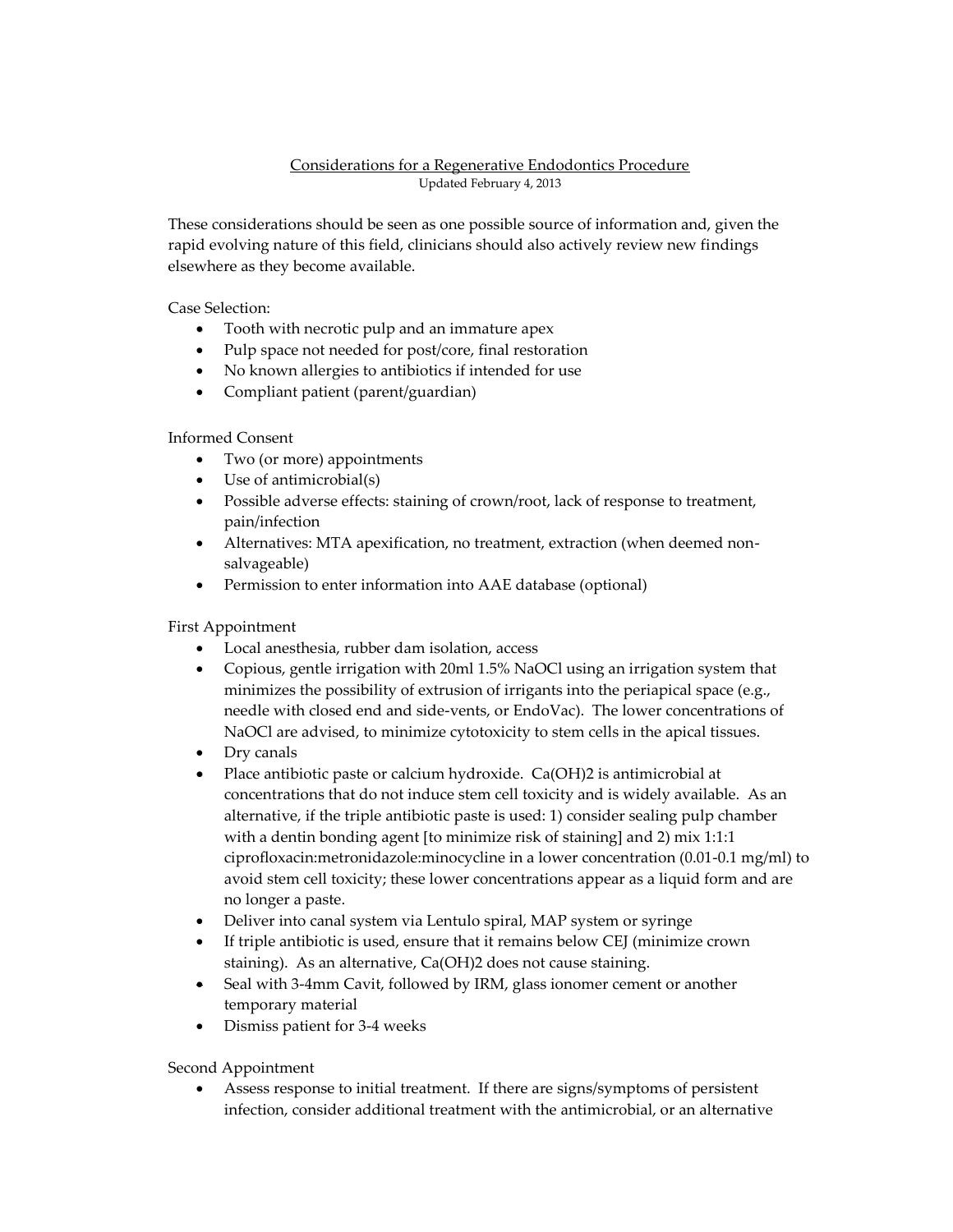antimicrobial. Recall the patient in about 3-4 weeks as before.

- Anesthesia with  $3\frac{\%}{\%}$  mepivacaine without vasoconstrictor, rubber dam, isolation
- Copious, slow irrigation with 20ml 17% EDTA, followed by normal saline, using a similar closed end needle.
- Dry with paper points
- Create bleeding into canal system by over-instrumenting (endo file, endo explorer)
- Stop bleeding 3mm from CEJ
- Place CollaPlug/Collacote at 3mm below CEJ.
- Place 3-4mm of a MTA and reinforced glass ionomer and place permanent restoration. Glass ionomer may be an alternative to MTA in cases where discoloration of the crown is a potential concern.

# Follow-up

- Clinical and Radiographic exam:
	- o No pain or soft tissue swelling (often observed between first and second appointments)
	- o Resolution of apical radiolucency (often observed 6-12 months after treatment)
	- o Increased width of root walls (this is generally observed before apparent increase in root length and often occurs 12-24 months after treatment)
	- o Increased root length
	- o apical closure?

# **References**

# Chapters

Hargreaves KM, Law AS. Regenerative Endodontics. Chapter 16. Pathways of the Pulp  $10<sup>th</sup>$  ed. Eds, Hargreaves KM, Cohen S. Mosby Elsevier, St Louis, MO, 2011: 602-19.

Murray PE, Garcia-Godoy F. Stem cells and regeneration of the pulpodentin complex. Chapter 5. Seltzer and Bender′s Dental Pulp – 2nd ed. Eds, Hargreaves KM, Goodis HE, Tay FR. Quintessence Publishing Co Inc, Hanover Park, IL, 2012:91-108.

# Articles

Banchs F, Trope M. Revascularization of immature permanent teeth with apical periodontitis: new treatment protocol? J Endod 2004;30:196-200.

Bose R, Nummikoski P, Hargreaves K. A retrospective evaluation of radiographic outcomes in immature teeth with necrotic root canal systems treated with regenerative endodontic procedures. J Endod 2009;35:1343-9.

de Paz S, Pérez A, Gómez M, Trampal A, Domínguez Lázaro A. Severe hypersensitivity reaction to minocycline. J Investig Allergol Clin Immunol. 1999;9(6):403-4

da Silva LAB, Nelson-Filho P, da Silva RAB, Flores DSH, Heilborn C, Johnson JD, Cohenca N. Revascularization and periapical repair after endodontic treatment using apical negative pressure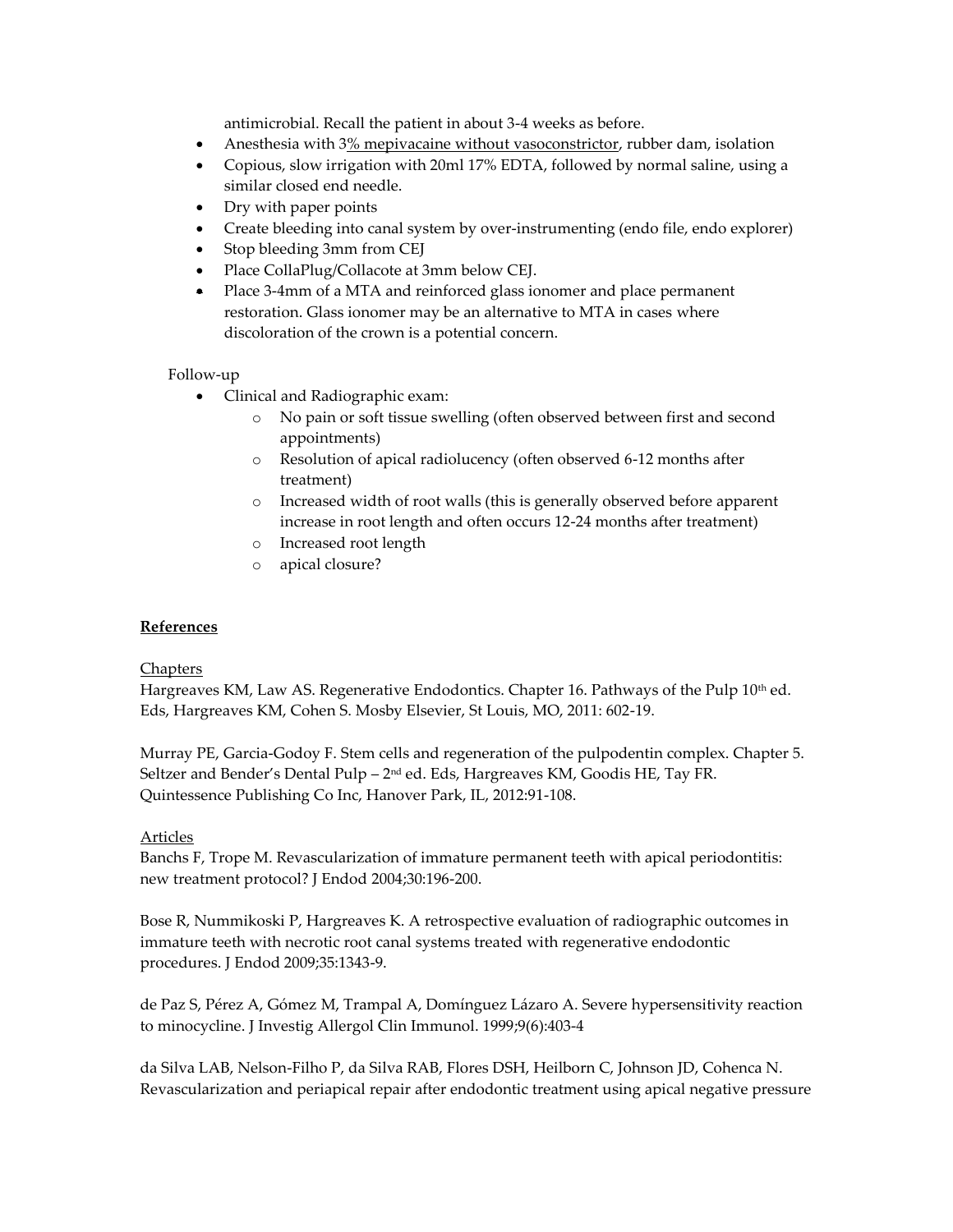irrigation versus conventional irrigation plus triantibiotic intracanal dressing in dogs' teeth with apical periodontitis. Oral Surg Oral Med Oral Pathol Oral Radiol Endod 2010;109:779-87.

Galler KM, D'Souza RN, Federlin M, Cavender AC, Hartgerink JD, Hecker S, Schmalz G. Dentin conditioning codetermines cell fate in regenerative endodontics. J Endod 2011;37(11):1536-41.

Geisler TM. Clinical considerations for regenerative endodontic procedures. Dent Clin North Am 2012;56:603-26.

Hargreaves KM, Geisler T, Henry M, Wang Y. Regeneration Potential of the Young Permanent Tooth: What Does the Future Hold? J Endod 2008;34:S51-S6.

Hargreaves KM, Diogenes A, Teixeira F. Treatment options: biological basis of regenerative endodontic procedures. J Endod In press.

Huang GT-J. Apexification: the beginning of its end. Int Endod J 2009;42:855-66.

Huang GTJ. A paradigm shift in endodontic management of immature teeth: Conservation of stem cells for regeneration. J Dent 2008;36:379-86.

Law A. Considerations for regeneration procedures. J Endod In press.

Lovelace TW, Henry MA, Hargreaves KM, Diogenes A. Evaluation of the delivery of mesenchymal stem cells into the root canal space of necrotic immature teeth after clinical regenerative endodontic procedure. J Endod. 2011 Feb;37(2):133-8.

Martin DE, Henry MA, Almeida JFA, Teixeira FB, Hargreaves KM, Diogenes AR. Effect of sodium hypochlorite on the odontoblastic phenotype differentiation of SCAP in cultured organotype human roots. J Endod 2012 Mar(3):e26

Nosrat A, Seifi A, Asgary S. Regenerative endodontic treatment (revascularization) for necrotic immature permanent molars: a review and report of two cases with a new biomaterial. J Endod. 2011 Apr;37(4):562-7. Review.

Petrino JA, Boda KK, Shambarger S, Bowles WR, McClanahan SB. Challenges in regenerative endodontics: a case series. J Endod. 2010 Mar;36(3):536-41.

Reynolds K, Johnson JD, Cohenca N. Pulp revascularization of necrotic bilateral bicuspids using a modified novel technique to eliminate potential coronal discolouration: a case report. Int Endod J. 2009 Jan;42(1):84-92.

Rodríguez-Lozano FJ, Bueno C, Insausti CL, Meseguer L, Ramírez MC, Blanquer M, Marín N, Martínez S, Moraleda JM. Mesenchymal stem cells derived from dental tissues. Int Endod J. 2011 Sep;44(9):800-6.

Ruparel NB, Teixeira FB, Ferraz CC, Diogenes A. Direct effect of intracanal medicaments on survival of stem cells of the apical papilla. J Endod 2012 Oct(10);38:1372-5.